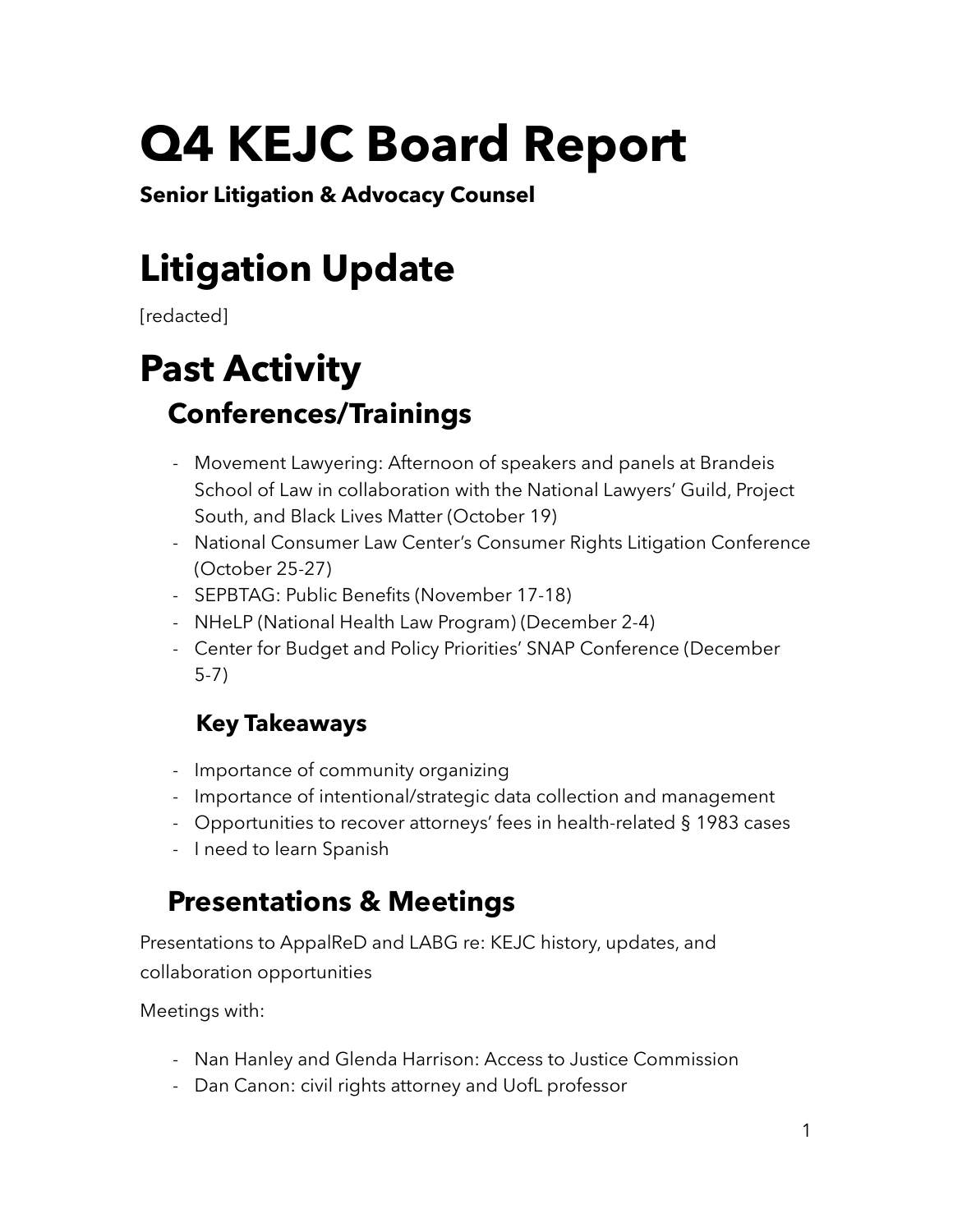- Cassie Chambers: former KEJC Skadden Fellow
- Corey Shapiro: Litigation Director of the ACLU of Kentucky
- Stephen Reily: founder of The Reily Reentry Project, a collaboration between Louisville Urban League and Legal Aid Society
- Code for Kentuckiana: this is a group of civic-minded computer programmers and data analysts who want to use their skills to build tools to expand access to justice.
- Josh Douglas: UK Law Professor, election law
- Chloe Atwater: UK Law student, Vice President American Constitution Society
- Molly Kaviar and Laura Harper Knight: KFTC Housing Organizers in Bowling Green (phone call)
- Darla Bailey: longtime advocate for adults with developmental disabilities
- James Lawson: consumer attorney in private practice; seeking changes to Kentucky's draconian garnishment laws

### **Testimony**

- Testified in opposition to CHFS's plan to use a noncustodial parent's child support arrears to disqualify the parent from the state's SNAP program at the Administrative Regulation Review Subcommittee on November 13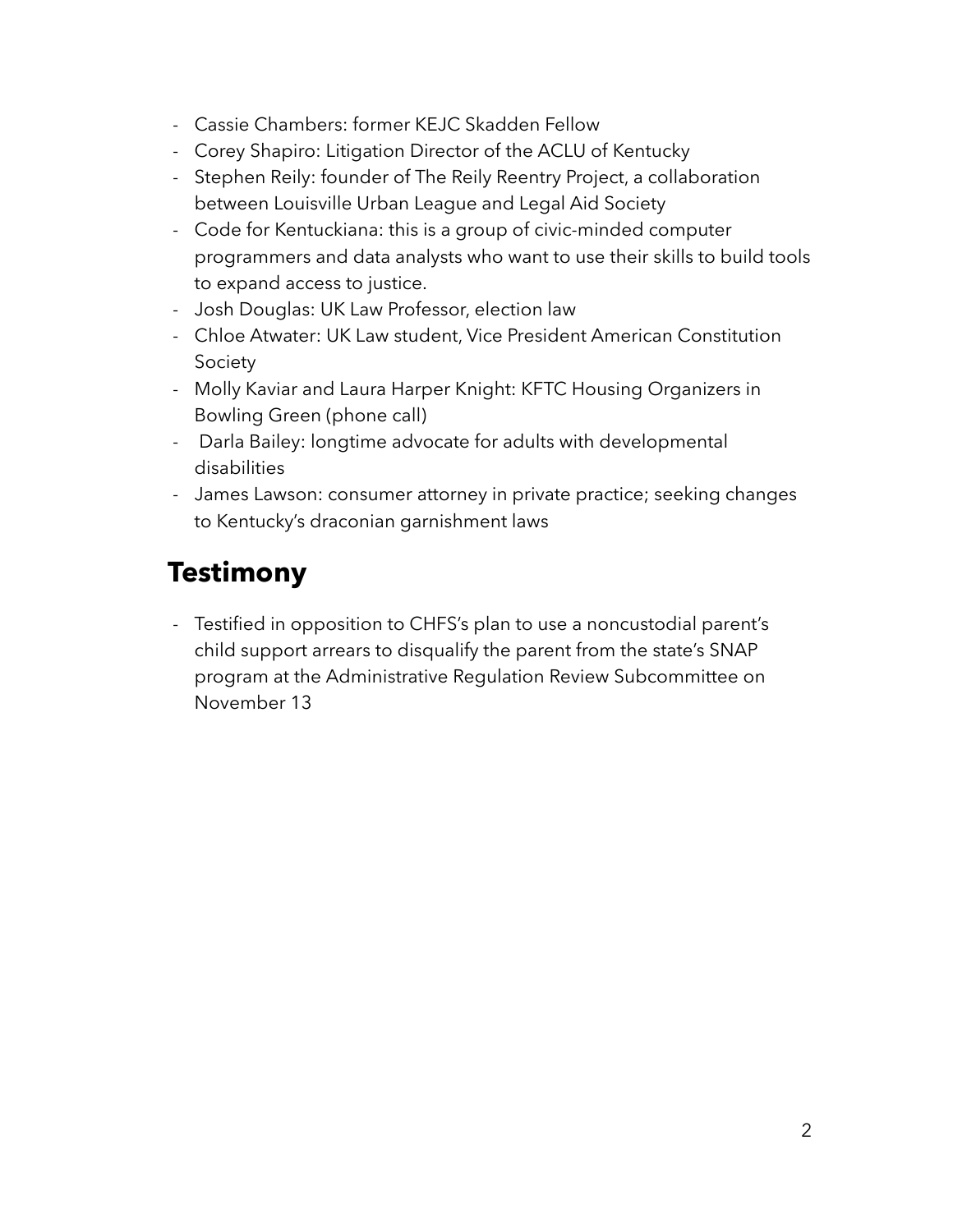# **Upcoming Activities/Opportunities Task Force Calendar First Quarter (Web Conferences)**

#### **January 31**

- 10:00 Workers' Rights
- 11:00 Family
- 1:00 Consumer/Housing
- 2:00 Public Benefits/Health

#### **For each section:**

- Overview
- Bills of Concern/Interest
- Community Partners for Connecting Clients

#### **Second Quarter**

- **May 9**: Consumer/Housing
- **May 16**: Public Benefits/Health
- **May 30**: Workers' Rights
- **June 13**: Family

#### **Third Quarter**

#### **September 18-20: Statewide Conference**

I would like to have our task forces meet at statewide. Possibly over an extended lunch.

#### **Fourth Quarter**

**November 7**: Family

**November 21**: Consumer/Housing

**December 5**: Public Benefits/Health

**December 12**: Workers' Rights

#### **Task Force Chairs**

- Public Benefits/Health: Rich Seckel, Stephanie Langguth, Brian Dufresne, and Cara Stewart